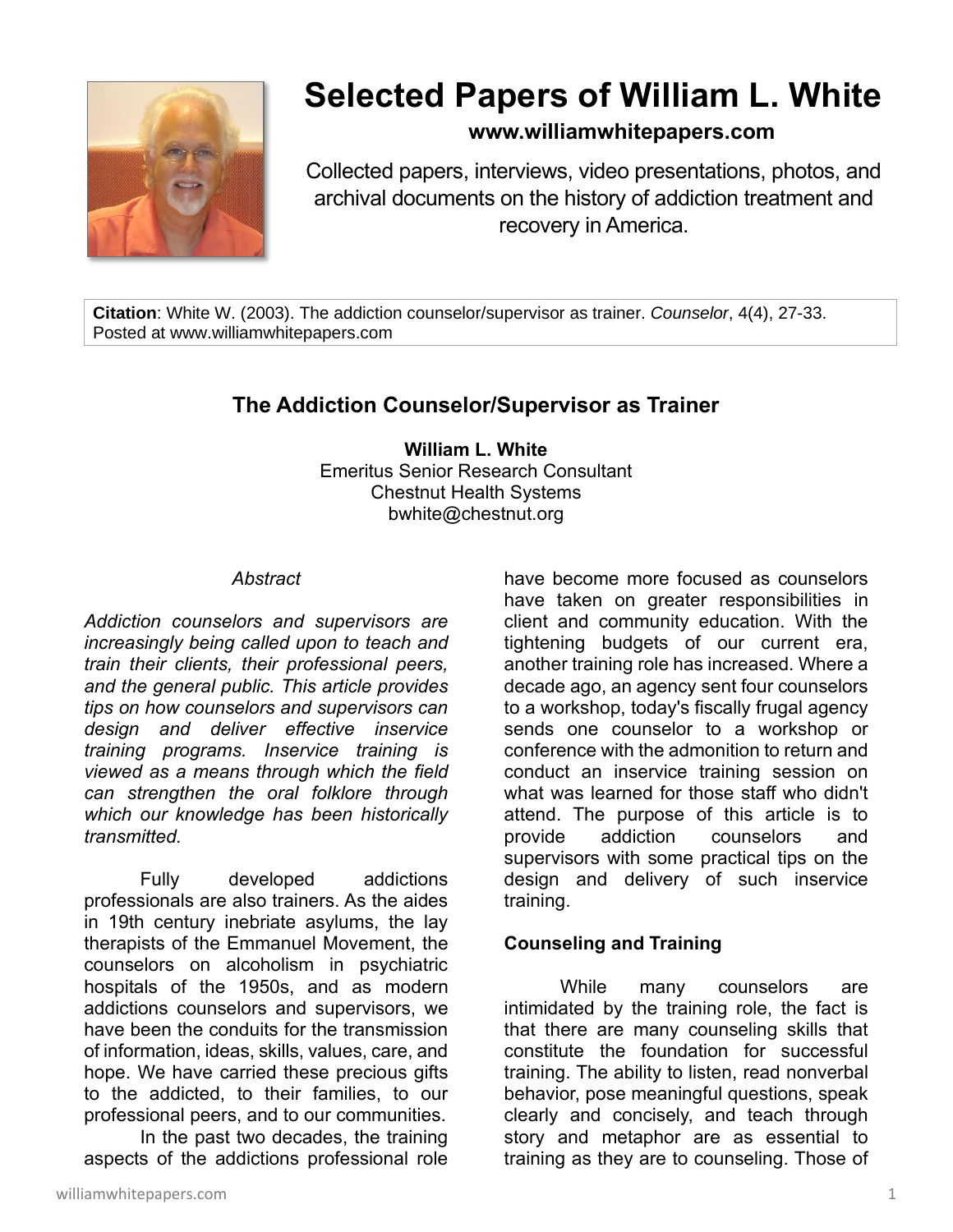you with extensive work facilitating groups and family counseling sessions will bring even greater natural aptitudes for the trainer role. It is important to see training not as a new role but an extension of what you already do well.

#### **Selecting Training for Potential Replication**

When asked to go to a conference or workshop and bring back what you've learned, it is important to realize that not all training is appropriate for replication or adaptation for inservice training. Some training is far too technical to replicate, other training is far too experiential, while still other training has too little substance to warrant replication. Make sure that you and your supervisor select training that can stand up to this replication demand. Choose training conducted by presenters known for their rich content, training that has clearly defined learning objectives that seem transferable to the inservice format, and training that comes with handouts—the best indicator you have of a trainer's preparation and organization.

# **Attending Training of Trainer Courses**

Participating in training that you yourself will later present brings different responsibilities than when simply attending training for your own personal learning. Some counselors go to a training and then come back and share, almost as an afterthought, a few interesting things they learned with other staff in an inservice training. This isn't training; it's leftovers. This method can be dramatically improved by the following procedures:

1) Before attending the training, use a few minutes in a staff meeting to announce that you are going to be attending the training and will be returning to share what you learned with others. Ask the staff if they have particular concerns or questions related to the training topic. Your goal is to create a shopping list of interests. You will then be going to training on behalf of all your

peers—seeking out information and asking questions on their behalf as well as your own.

2) Before the training begins, ask the sponsors and the presenter for permission to tape record the session and for permission to reproduce any handouts. Emphasize that these recordings will only be used for purposes of inservice training within your agency. Professional trainers get such requests all the time and are usually quite agreeable to such requests. During your forthcoming inservice, you can share the handouts and note that you have a full recording of the session if any staff are interested in listening to it.

3) Take notes at the training and edit these notes into a brief synopsis of the major points made in the training. These notes can then become part of your handouts for the inservice training. The tapes, handouts, and edited notes should become part of the agency's permanent inservice library.

#### **The Uniqueness of Inservice Training**

The counselor or supervisor who conducts inservice training is in one of the most unique training settings. There are many things that work against the success of inservice training sessions. First, the counselor/supervisor trainer standing in front of his or her peers is a known quantity. There is none of the mystique and "halo effect" that tends to accompany an outside trainer, nor is there any expectation that staff will be on their best behavior as they would more likely be with an outside trainer. Second, inservice training is plagued by short time constraints, people arriving late and leaving early, and, in some agencies, innumerable interruptions. These conditions are the professional nightmare of the most experienced trainer.

There are, however, special advantages to the inservice training format. There are usually lower expectations for such training because all of us share the training responsibilities and don't enter the role as either an alleged content expert or training delivery expert. The biggest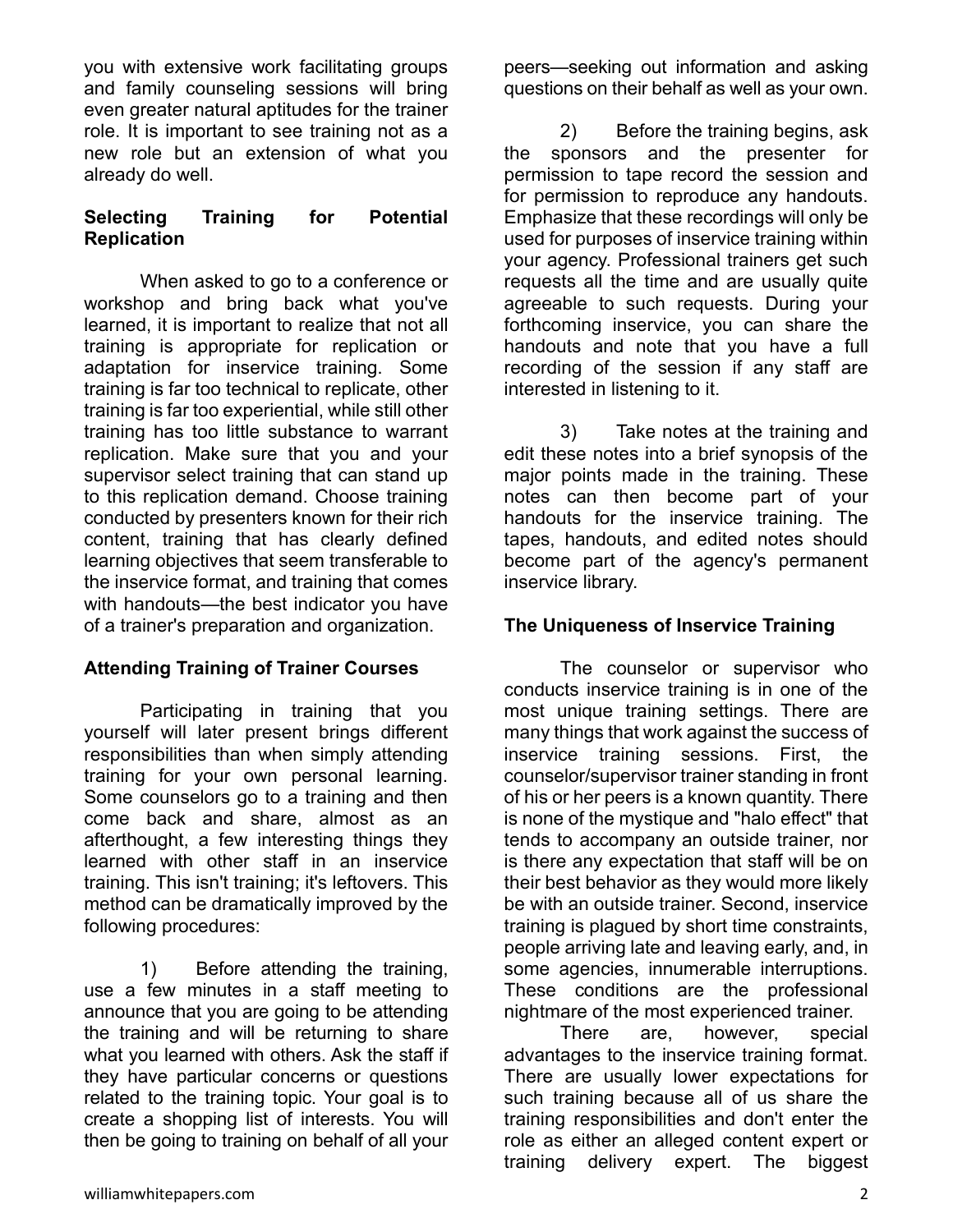advantage is that, as a trainer, you will never have a greater knowledge of a trainee audience than in the inservice format. You will know your audience better than any professional trainer could—their strengths and weaknesses, their special interests, their ideological sensitivities, and their learning styles. The design and delivery of successful inservice training requires an understanding of the unique constraints and advantages of this format.

# **Designing Inservice Training**

Some simple design considerations for inservice training include the following:

1) Keep it simple. Define what you can and cannot do within the prescribed time frame. Don't try to cram the one-day workshop you attended into a one-hour inservice—that's what the availability of tapes and handouts is to avoid. Select a few learning objectives that seem appropriate to your group and to the time restrictions.

2) Keep it specific. Include special topic references that link your general topic to what you know to be the special interests of key staff. It reinforces the fact that you are there not to show off what you know but to respond to their needs and interests.

3) Keep it logical. Organize the inservice so that there is a clear beginning, middle, and end.

4) Get everyone involved. Design the inservice with a focus on inclusion and participation. Ask open-ended questions, use a quick brainstorming and reporting out exercise, solicit a case example, use structured learning experiences guided by written handouts (worksheets). Do anything, but get'em involved.

5) Stimulate their senses. Involve as many senses in the learning process as possible. Vary the media and use different media to convey the same material. You want them to hear, speak, see, touch, and, if possible, taste and smell your topic.

# **Training Delivery**

There is a simple motto for training delivery: preparation avoids perspiration. What this motto emphasizes is that the most important elements of training delivery occur before you begin training: preparing, organizing the training space, checking and rechecking all equipment and supplies and, last but not least, checking yourself physically and mentally. The importance of the last item can be gleaned by asking any group of professional trainers to share their worst training experiences. You will hear stories about having a slide projector breakdown in the middle of your keynote address to 400 people, ripping the seat out of your pants just before you are to begin training, having someone in the front row slip you a note while you're presenting that says your dress is stuck in the back of your pantyhose, or forgetting to turn off your portable microphone when you enter the restroom during a break in training. These are the kinds of experiences that really build character in a trainer and make the best trainers compulsive about the training environment and their own presentation of self.

When you are ready to begin training, three things should be completed: 1) your preparation of the room, equipment/supplies, and yourself, 2) an outline of the content of what you are about to do, and 3) an outline of the training process. The latter might be a single sheet of paper that lists the sequence of training activities that you are going to use and their approximate times.

We noted earlier that good training has a clear beginning, middle, and end. In the beginning you want to achieve three things: 1) introduce yourself, the topic, and the boundaries of your knowledge of the topic, 2) define the learning objectives that will be the focus of the inservice, and 3) get everyone involved. Introducing yourself may seem silly for an inservice training when you are training staff who already know you. But it is important to share with them what you are bringing to this particular topic, some of which may include experiences that predate your current position. You also want to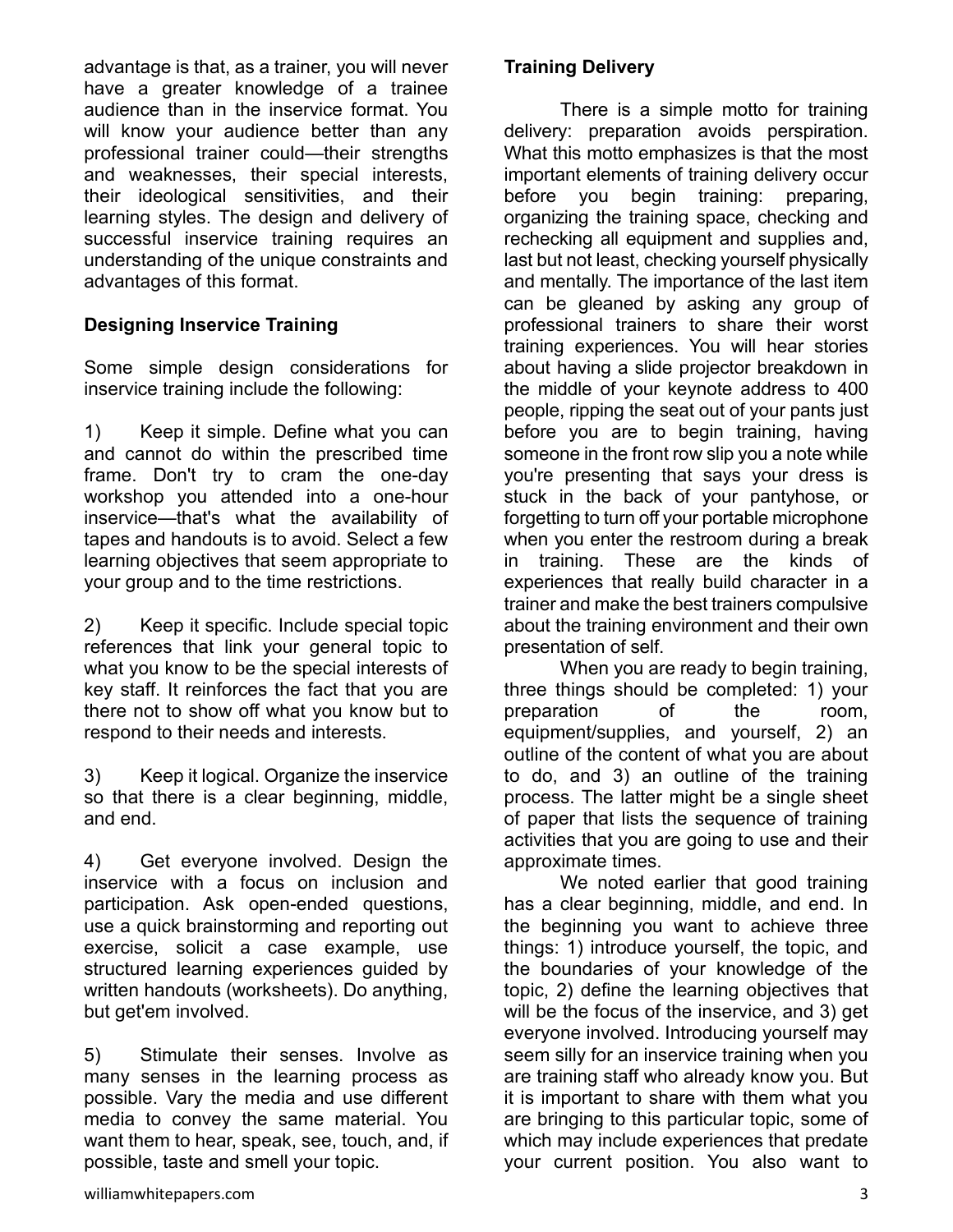diminish your power in the trainer trainee relationship by shifting the framework of training from that of expert-to-student, to that of a mutual exploration of a critical issue. The goal of getting people involved is to quickly avert the propensity for trainee passivity before it has a chance to set in. If your inservice topic is on solvent abuse, you might ask by a show of hands how many staff have served as a primary counselor for a client whose drug of choice was volatile solvents, or with a very experienced group of staff, you might ask people to brainstorm some of the special obstacles they have encountered counseling solvent abusers.

The middle of the training involves the content of the training and the activities you have built in to explore that content. Experienced trainers build menus of potential activities from which they can make selections depending on the response of the trainees. The selection of training delivery techniques hinges both on the topic and what kind of skills you bring to the training process. Some counselors are excellent speakers and can rely on more formal presentations of information. Other counselors will bring greater strengths in the area of group facilitation and may wish to provide training on topics that lend themselves to this style of training delivery. It is best to start with your natural strengths and then begin to develop an expanded repertoire of skills.

The successful closure of an inservice training session should: 1) provide a concise summation of key points, 2) provide everyone an opportunity to personalize the information and its relevance to their role and the program, and 3) provide each participant an opportunity to evaluate the training. The latter can be achieved through either a group evaluation exercise or through use of a standard inservice evaluation form.

#### **On Training Terror and Training Intoxication**

Being the center of attention in the trainer role can be as terrifying as it can be intoxicating. For those whose experience

comes closer to terror, the trick is to channel the fuel generated by the fear into an ally in the training process—to transform anxiety into positive energy. For those particularly vulnerable to such stage fright, two techniques may prove helpful. First, design and utilize facilitation focused training (as opposed to presentation focused training) that keeps the bulk of the attention on the trainees rather than on yourself Secondly, master some simple rituals that allow you to get positively focused—you know, the kind you teach your clients all the time. I have been training for 25 years and I still use such techniques to get myself centered. I remind myself that what I am about to do is not about ego but about message. I try to reduce my ego consciousness by focusing on the importance of what I'm about to do rather than on what people are going to think of me. I refer to this as humbling myself before the training gods. The training gods do need help, however. Ultimately, the best antidote for nervousness in the role of trainer is meticulous preparation.

A few cautions are in order for those who find themselves drawn to the limelight of training like an insect to fire. Personal charisma and great speaking rarely constitute good training. While these natural talents may serve some of us well in other arenas, there tends to be hidden harm when personal charisma and spell binding speech are brought into the training environment. Trainees often leave such an event impressed, overwhelmed, even worshipful. Their gushing praise can be dangerously intoxicating for the neophyte trainer. But trainees often leave such an event awe struck by their new guru, but feeling worse about themselves—less capable, less confident, less powerful. (The corollary to this point, by the way, is that great evaluations do not necessarily reflect great training.) The key to training is not to impress trainees with our brilliance and our skills but to elicit the best ideas and best skills from within each trainee.

#### **Training Techniques, Training Style and Knowledge of Your Audience**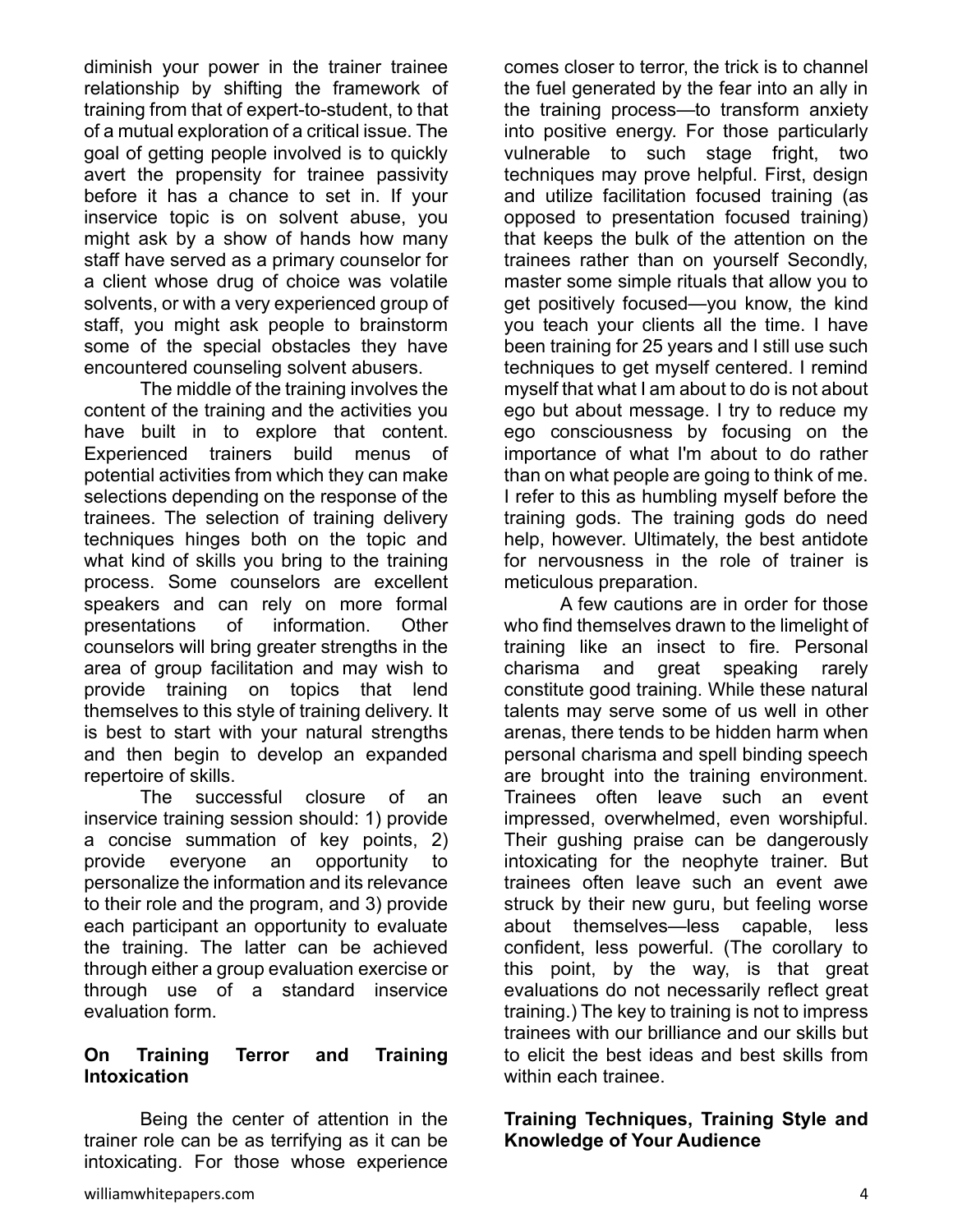As someone who has spent most of the last two decades traveling 120 days a year as a professional trainer, I can assure you there are no training delivery techniques or styles applicable to all audiences. Technical knowledge will not make up for a lack of knowledge about those to whom you are speaking. And just because you work with a group of people doesn't mean that you know them as trainees. In the past month, I have made presentations to a small group of AIDS case managers, a group of Chicago Probation Officers, a large group of physicians, several shifts of police officers, a group of civil engineers, and several groups of addiction counselors. Can you for a moment think about the differences between these groups in how you introduce and qualify yourself, the differences in general learning styles, and the differences in the relative balance between cognitive, affective, and behavioral dimensions of training?

The research unit of which I am a part contains analytical thinkers who learn primarily through cognitive maps and who would consider exercises commonly used in counselor training as bizarre and a waste of time. They are research-based learners. They look for evidence. The counselors for whom I regularly provide inservice training within the broader organization of which I am a part learn very differently. They learn through sharing stories and through seeing new behaviors modeled. They learn affectively as well as cognitively. They look for experience. This is all to say that the selection of particular training techniques and even formulation of a training style for a particular training event requires some precision. Using a blank sheet of paper, jot down in as much detail as possible what you know about your staff and their styles of learning. Think about their ages, their gender mix, their cultural backgrounds, their developmental experiences, and their educational and professional backgrounds. Given your observations, describe how you might approach designing and delivering training to this group.

# **On Enthusiasm**

When asked what I consider the most important quality of a successful trainer, I discard numerous possible answers. First, I discard technical knowledge because I know many exceptionally intelligent individuals who are terrible trainers. I also discard being a great counselor because some of the most skilled clinicians fall short in their abilities to train other counselors. I quickly discard physical attractiveness because many of the best trainers would never win a beauty contest. There are many qualities that contribute to making a great trainer but which would still fall short of being THE most important quality. When all is said and done, I think what the great trainers bring to their work is an insatiable curiosity and an unquenchable enthusiasm about their field of study. That's what I think each of you who is called upon to train must reach inside to find. You must find a way to bring passion and excitement to the learning process so that even the most resistant learners get caught up in the process in spite of themselves. That means that you must find within each topic that which moves and excites your own interest and passion and then bring that energy to your design and delivery of the material.

#### **Answering Questions**

The general guideline for answering questions in training is: answer the question as clearly as possible, as briefly as possible, and give the questioner an opportunity for a brief follow up response. The fear of questions intimidates many a would-be trainer, and often leads to avoiding training opportunities or to over preparation. There is in the trainer role this fear of being humiliated—the fear that we will be asked something we don't know and that our response will embarrass us in front of our peers. But there is a very simple antidote to such fear, and that is an open acknowledgment of our limitations. (We, of all people, should now this. Bill Wilson once referred to this as "the sublime paradox of strength coming out of weakness."2) The most important and underutilized phrase in the trainer's vocabulary is, "I don't know."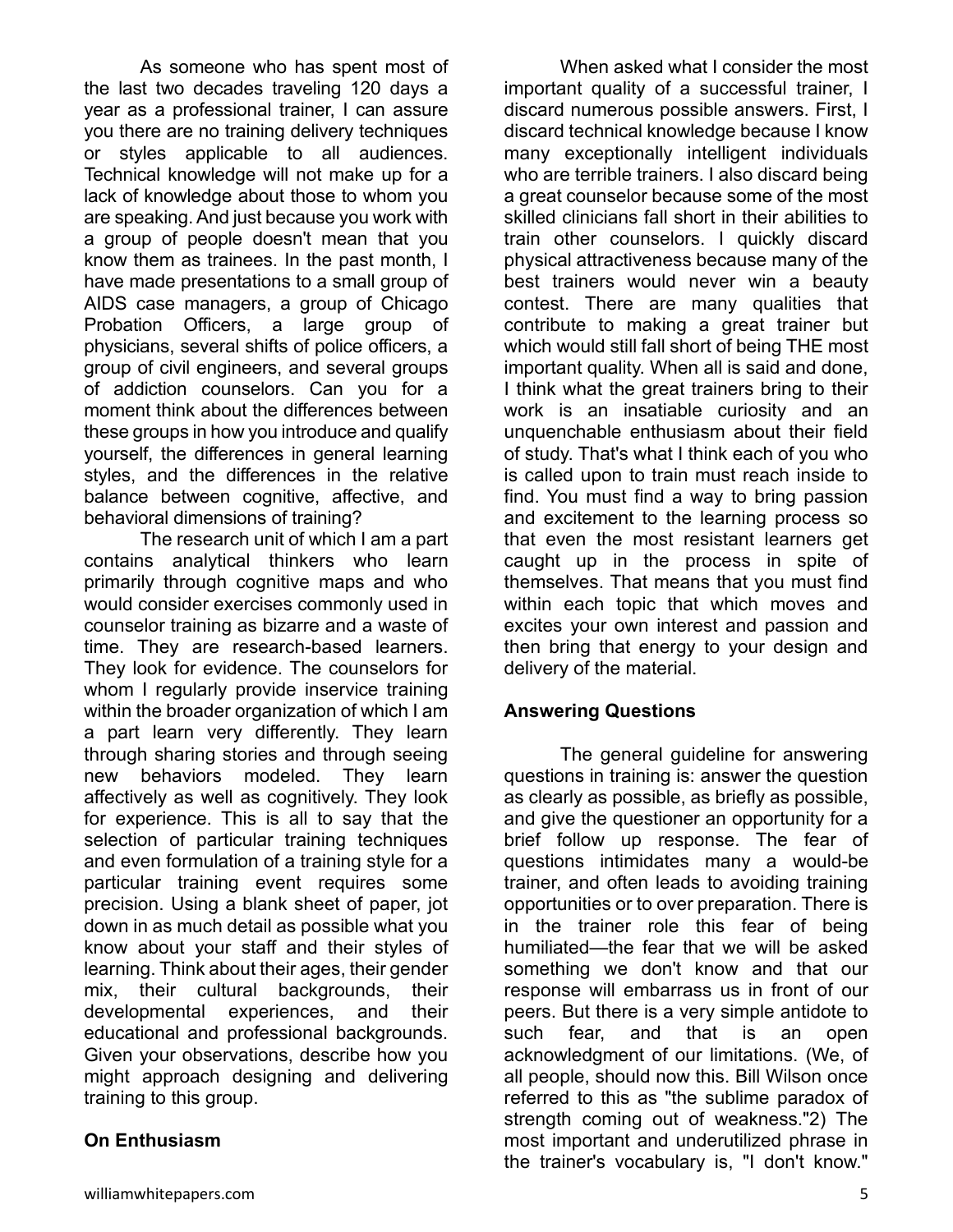When posed a question to which you have no knowledge whatsoever, say first and foremost those magical words. The followups to that pronouncement can be as varied as, "I'll have to see what I can find out about that and let you know" to "Does anyone else have anything they could add as a response to this question?"

#### **The Ethics of Inservice Training**

Yes, there are ethical dimensions of training. The most important ethical guidelines for conducting inservice training include the following:

1) Know your limits. Stay within the boundaries of your education, training, and experience in your role as a trainer.

2) Respect the source. Trainers are notorious for stealing from each other, but we try to do it respectfully. Respect involves not claiming others ideas as our own and giving credit where it is due.

3) Distinguish fact from opinion. Separate (by appropriately labeling) the presentation of fact from the presentation of opinion.

4) Strive for professional objectivity. Present as objectively as possible the multiple sides of complex issues.

5) Protect your audience. Remain constantly cognizant of the physical and psychological safety of trainees.

#### **The Question of Self Disclosure**

There are some direct parallels between the use of self-disclosure in counseling and the use of self-disclosure in training. Both involve three questions: 1) Is self-disclosure at this time, in this context, with this person (or these people) an effective strategy? (Will it achieve a positive outcome?) 2) Is self-disclosure at this time, in this context, with this person (or these people) ethical? (Is there any inadvertent harm that could occur as a result of such self-disclosure?), and 3) Am I

using self-disclosure as a shortcut to acceptance by trainees?

The question of the effectiveness of self-disclosure varies greatly from audience to audience and varies according to what purposes are to be achieved by the trainer, e.g., knowledge or skill acquisition versus attitudinal/value changes. The ethical question involves exploring the nature of the trainer trainee relationship. This relationship, like the counselor client relationship, is a fiduciary relationship, implying that one party assumes a special duty and obligation for the care of another party. It means that the needs that will drive the decision-making process will be those of the client/trainee and not those of the fiduciary agent—the counselor/trainer. For trainers, this means that self-disclosure must be used, if at all, strategically to enhance the learning of trainees and not to meet the needs of the trainer for emotional catharsis.

Some of the best trainers are inveterate storytellers and weave wonderful personal and professional anecdotes into their presentations. But as spontaneous as such stories may appear, they are usually carefully selected and sculpted to meet particular training goals. The general rule on self-disclosure in training is threefold: weigh such disclosure carefully, use brief strategic disclosures that do not break your emotional contact with the audience, and NEVER, NEVER, NEVER disclose personal or professional material of immediate emotional intensity in training. We must be careful not to exploit the privilege of the lectern to shift the focus of the interaction from the needs of trainees to our own needs. Trainees are there to learn, not to provide the social backdrop for the trainer's own therapy.

# **The Training Autopsy**

For those of you interested in developing yourself as a trainer, take a few moments after each training opportunity to evaluate everything related to its preparation and delivery. You may even find it helpful to keep a journal of your various presentation experiences. What is captured in the journal is what you learned from each training